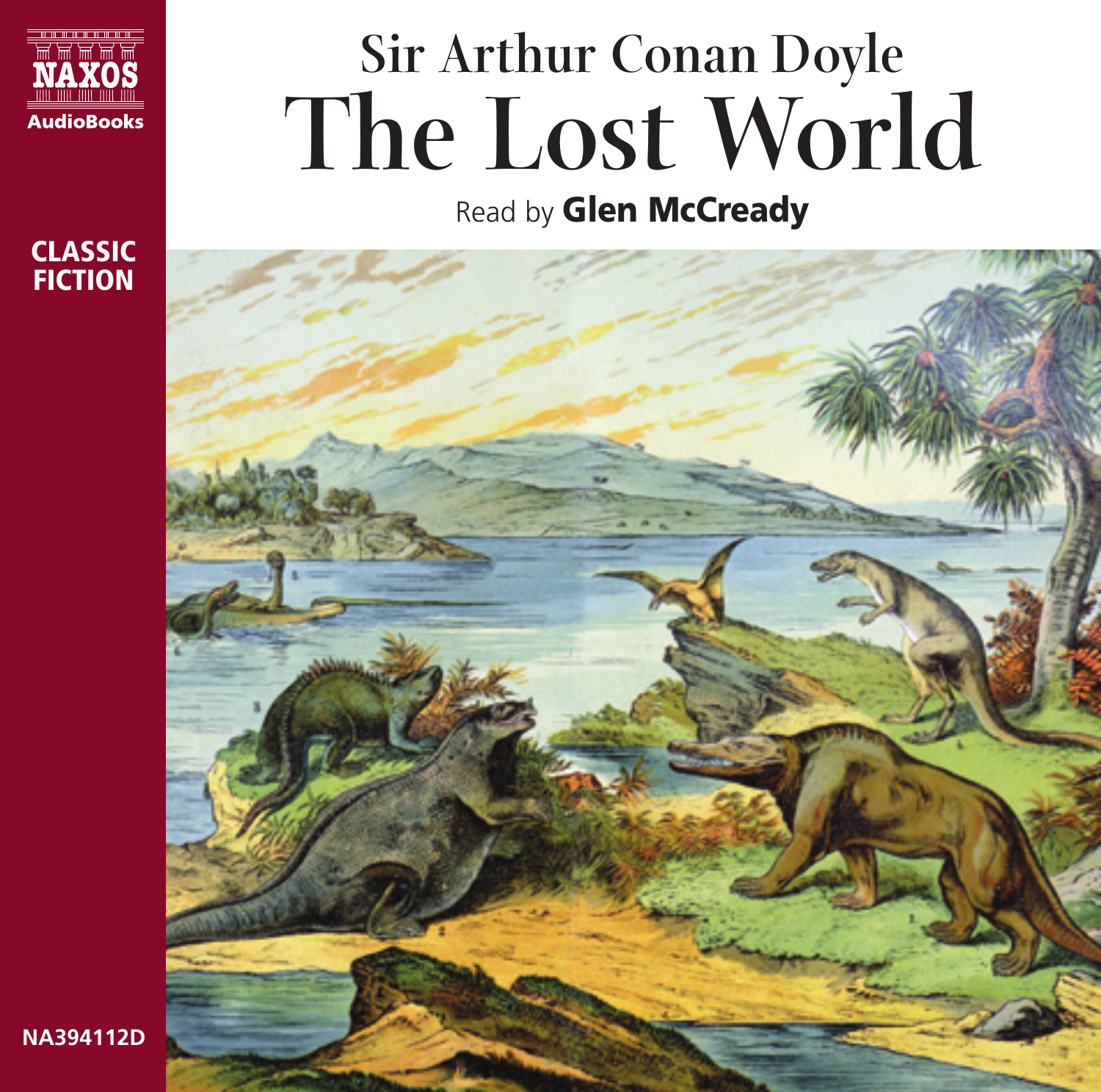| $\Box$ Mr. Hungerton, her father, really was the most tactless person | 5:55 |
|-----------------------------------------------------------------------|------|
| 2 Behold me then, at the office of the Daily Gazette                  | 6:36 |
| 3 Half an hour later                                                  | 5:35 |
| $4$ His appearance made me gasp                                       | 6:28 |
| 5 He was scratching about among the litter of papers                  | 6:27 |
| 6 For answer, the professor took a book down                          | 6:05 |
| $\boxed{7}$ From a drawer he produced                                 | 5:41 |
| 8 My day was a busy one                                               | 5:01 |
| 9 At last the lecture came to an end                                  | 7:56 |
| <sup>10</sup> Lord John Roxton and I                                  | 8:42 |
| $\boxed{11}$ I will not bore those whom this narrative may reach      | 9:06 |
| <sup>12</sup> Our friends at home may well rejoice with us            | 5:56 |
| <sup>13</sup> Early next morning we were again afoot                  | 3:22 |
| $14$ A dreadful thing has happened to us.                             | 5:53 |
| <sup>15</sup> 'As to the man's identity,' said Professor Challenger   | 5:17 |
| 16 What occurred was this.                                            | 5:40 |
| <sup>17</sup> The level of the plateau                                | 6:27 |
| 18 We were still discussing it                                        | 4:24 |
| <sup>19</sup> The most wonderful things have happened                 | 5:25 |
| 20 Our situation, stranded                                            | 5:41 |
|                                                                       |      |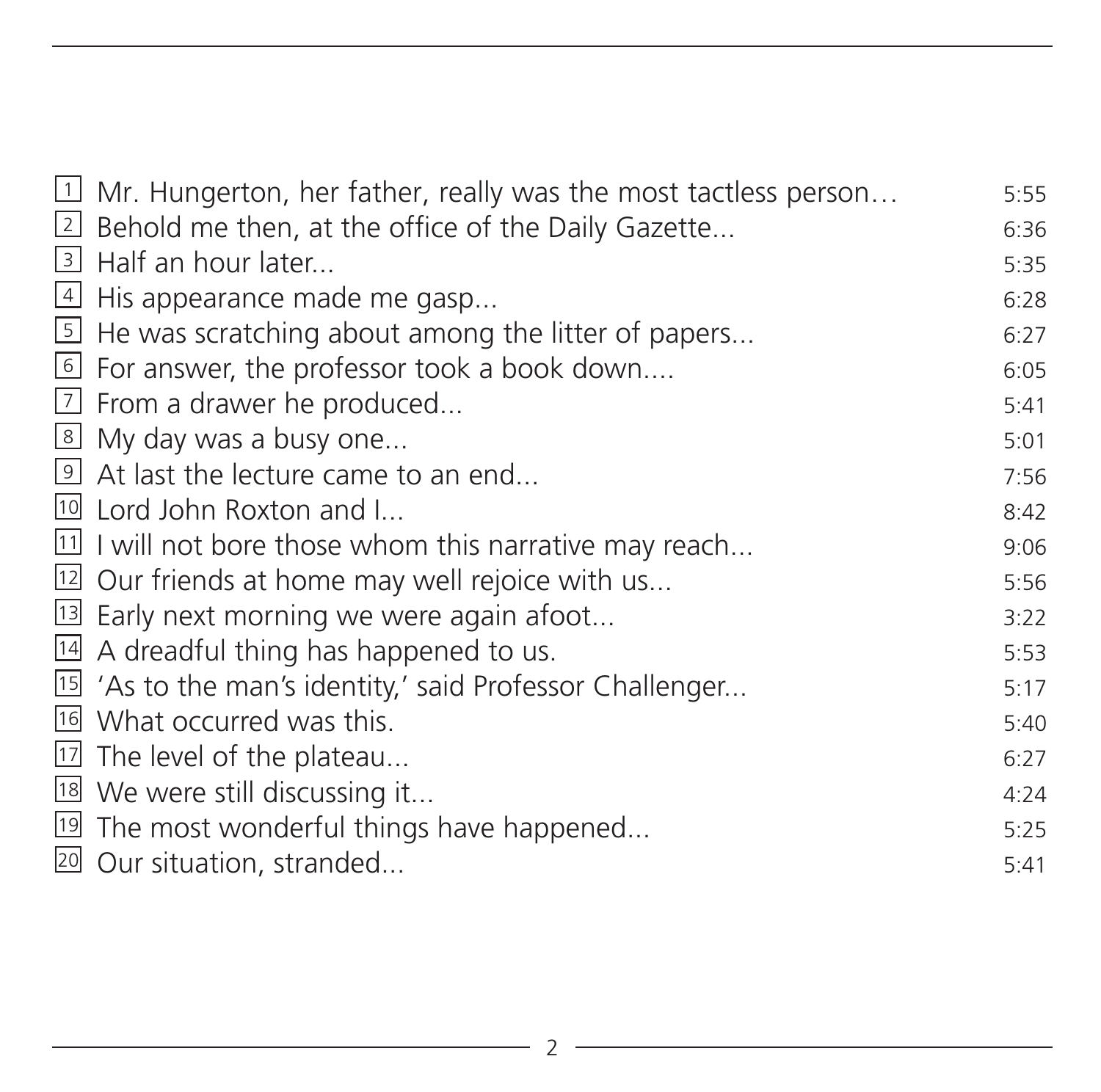| $21$ It was destined that on this very morning                      | 8:04 |
|---------------------------------------------------------------------|------|
| 22 Lord John Roxton was right                                       | 6:13 |
| $23$ In the morning it was not long                                 | 5:49 |
| 24 He stood on the boxes while I faced the trunk                    | 5:43 |
| $25$ I have said                                                    | 6:08 |
| 26 I was plodding up the slope                                      | 5:21 |
| 27 I was weary and spent                                            | 4:02 |
| 28 It was an awesome thing to sleep                                 | 8:34 |
| 29 We filled in the time                                            | 4:38 |
| <sup>30</sup> This time it was Summerlee.                           | 5:38 |
| 31 We had imagined that our pursuers                                | 6:06 |
| 32 It was in the early afternoon that we started                    | 3:35 |
| 33 At earliest dawn our camp was astir                              | 7:01 |
| 34 The victory of the Indians                                       | 6:50 |
| <sup>35</sup> There is a dry bituminous wood upon the plateau       | 6:05 |
| <sup>36</sup> The excitement which had been caused                  | 6:39 |
| $\boxed{32}$ It had been hoped that the proceedings would end there | 6:30 |
| 38 It was at this point                                             | 5:26 |
| 39 And Gladys - oh, my Gladys!                                      | 7:11 |
|                                                                     |      |

#### **Total time: 3:57:31**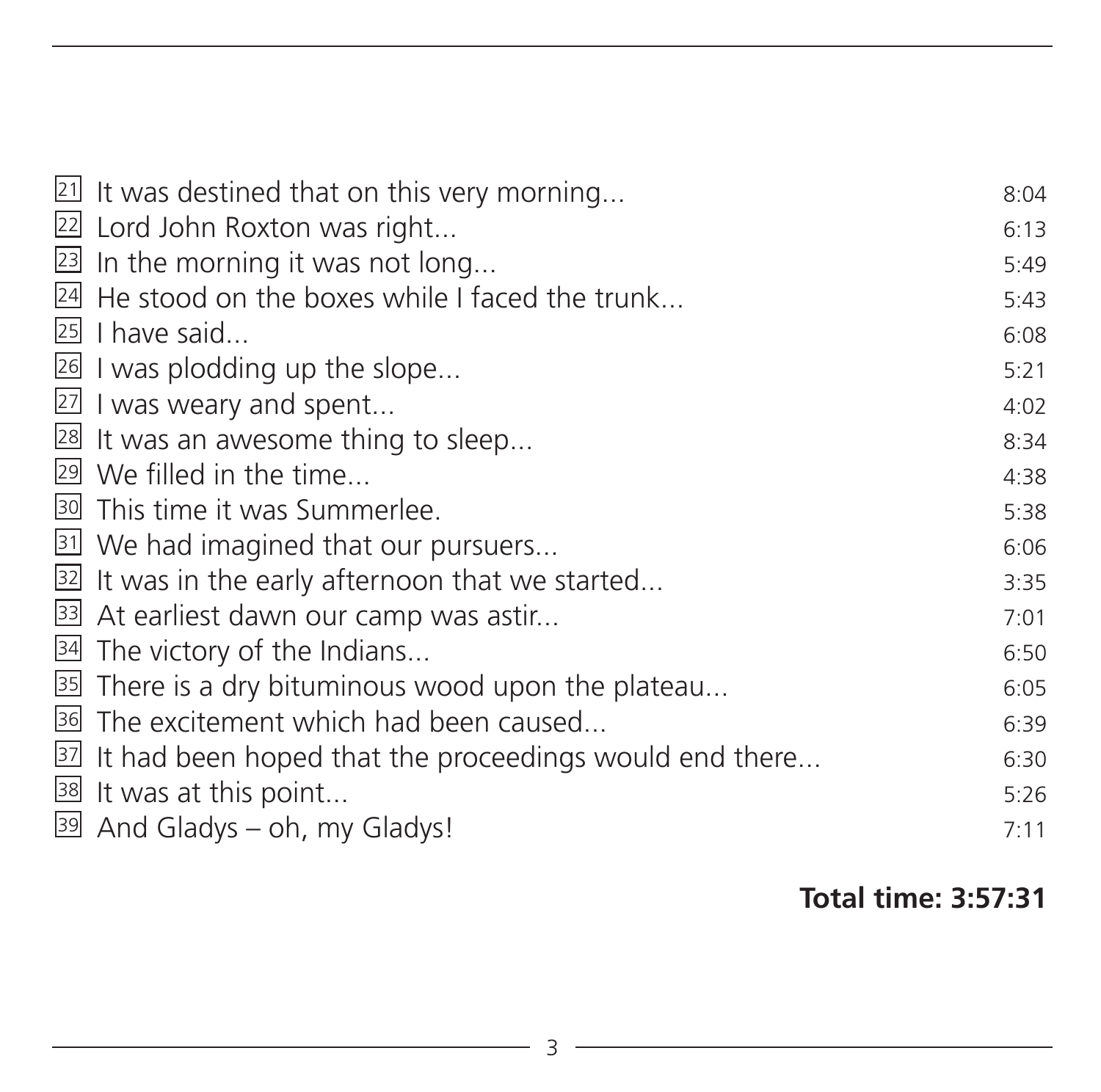# Sir Arthur Conan Doyle **The Lost World**

Sir Arthur Conan Doyle was the type of person whose biography alone could exhaust you. Between his birth in 1859 and his death in 1930 he was a doctor, novelist, playwright, twice failed MP, ship's surgeon on a trip to the Arctic (which he loved), medical officer on a trip to West Africa (which he loathed), short story writer, failed ophthalmologist, spiritualist, agnostic, science-fiction pioneer, historical novelist, failed volunteer for the Boer War, field doctor in the Boer War, balloonist, enthusiast for aeroplanes, defender of the unjustly accused, organiser of a civilian battalion during the First World War, adventure story writer, naval visionary (foreseeing blockades and recommending lifebelts), military historian… and he managed to scribble a few detective stories, too. He was fuelled by the kind of vigorous determination to be *doing* something that characterised the British Empire in its pomp, a man incapable of just thinking about an issue, but moved to action in which he would become completely involved.

He was also a man almost defined (as many people are) by his contradictions. He wanted to be a successful writer, but began to positively hate his most spectacularly successful creation, Sherlock Holmes. He was dedicated to action, to reality, to logic – but was drawn with a profound compulsion to spiritualism and a belief in the existence of fairies. He wanted to be remembered for his historical novels, but time has not judged them to be anything like his own estimation of them. He was a man who seemed to be the epitome of upright Britishness, and yet described meeting the languid, literary, epigrammatic, society darling Oscar Wilde as 'a golden evening for me'. It should not be surprising that people fail to fit snugly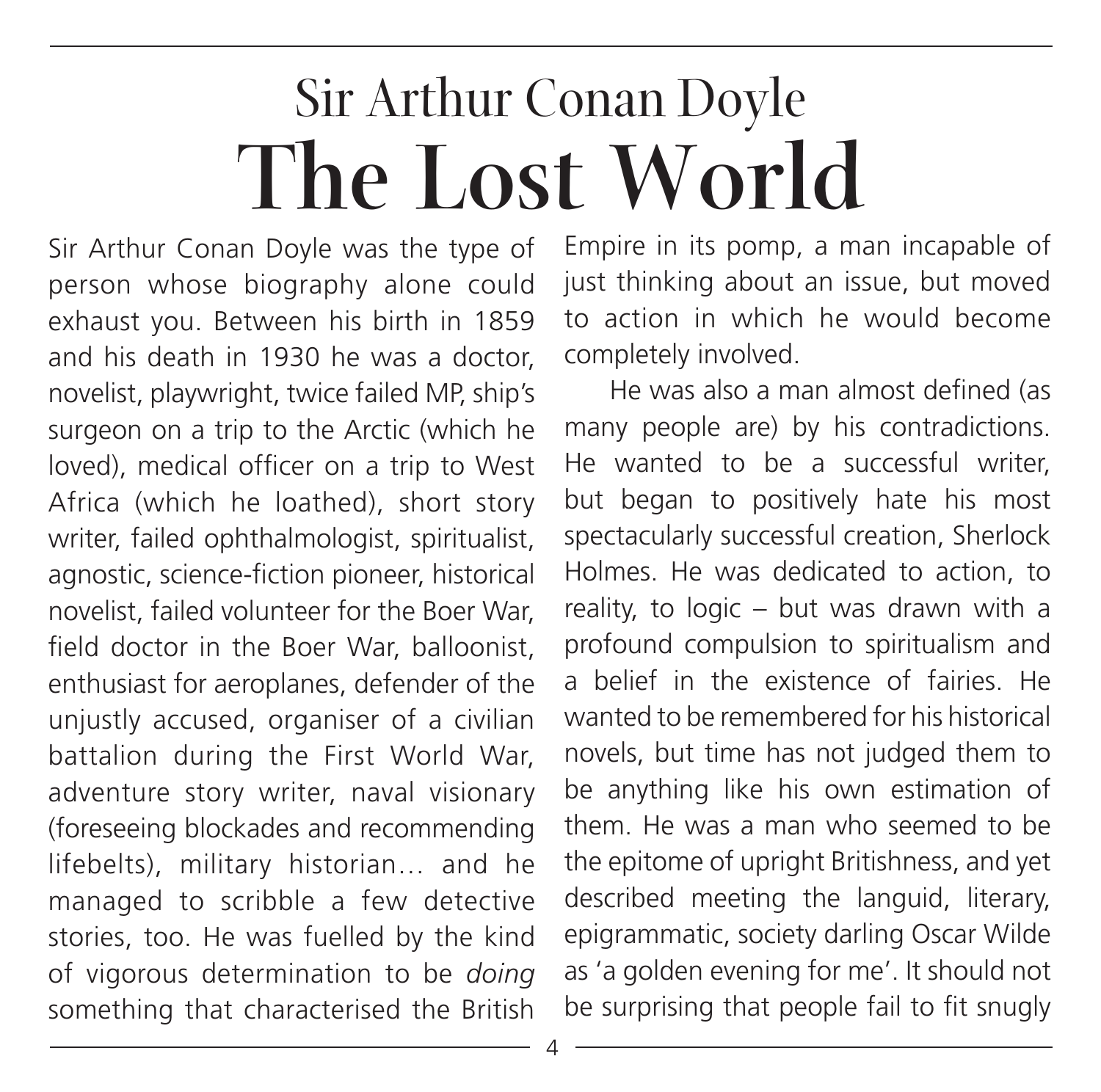in the boxes created by those who are not familiar with them; but there is about the breadth of Doyle's experiences and his almost uncontrollable energy that which suggests a determination not to settle for the mundane, or the expected; as if he was driven to find something beyond the normal realms of professional and personal achievement.

In many ways, he could be seen to have succeeded in this. He married without it would seem, much passion; but fell in love, passionately, and (after honourably waiting for his ill wife to die) followed his heart into a union of great happiness. He had to make a living, so became a doctor; but took the gamble of giving it up for writing, an act that filled him with tremendous joy. He was possessed of a great imagination, and allowed himself to give it full rein in stories that have become classics of their type and some of the earliest examples of their genre. *The Lost World* is one of these.

It was written fairly late in Conan Doyle's career (1912) and stands as a work of early science fiction, fitting comfortably next to the likes of Wells, Haggard, Verne and Burroughs. It is also a book that uses Darwinian evolutionary theory as a thread in the narrative (although there are occasions where the science dips into early-20th-century prejudice). It was the inspiration for many other books and films that took its central premise as their starting point. And it is peopled with characters that are as brimful of energy and determination as Doyle himself – as well as some surprising political references and far more humour than readers of the Holmes stories have much right to expect.

The basis of the story is the possibility that there might be dinosaurs still living on the earth, unaffected by the usual evolutionary forces at work elsewhere. Dinosaurs have long exercised a peculiar fascination for the public, from those who still hunt Loch Ness monsters to those who finance huge-budget (and huge audience) films; but this was one of the first books to use them as a central part of the story. The other factor gripping the public of the time was the very existence of unknown parts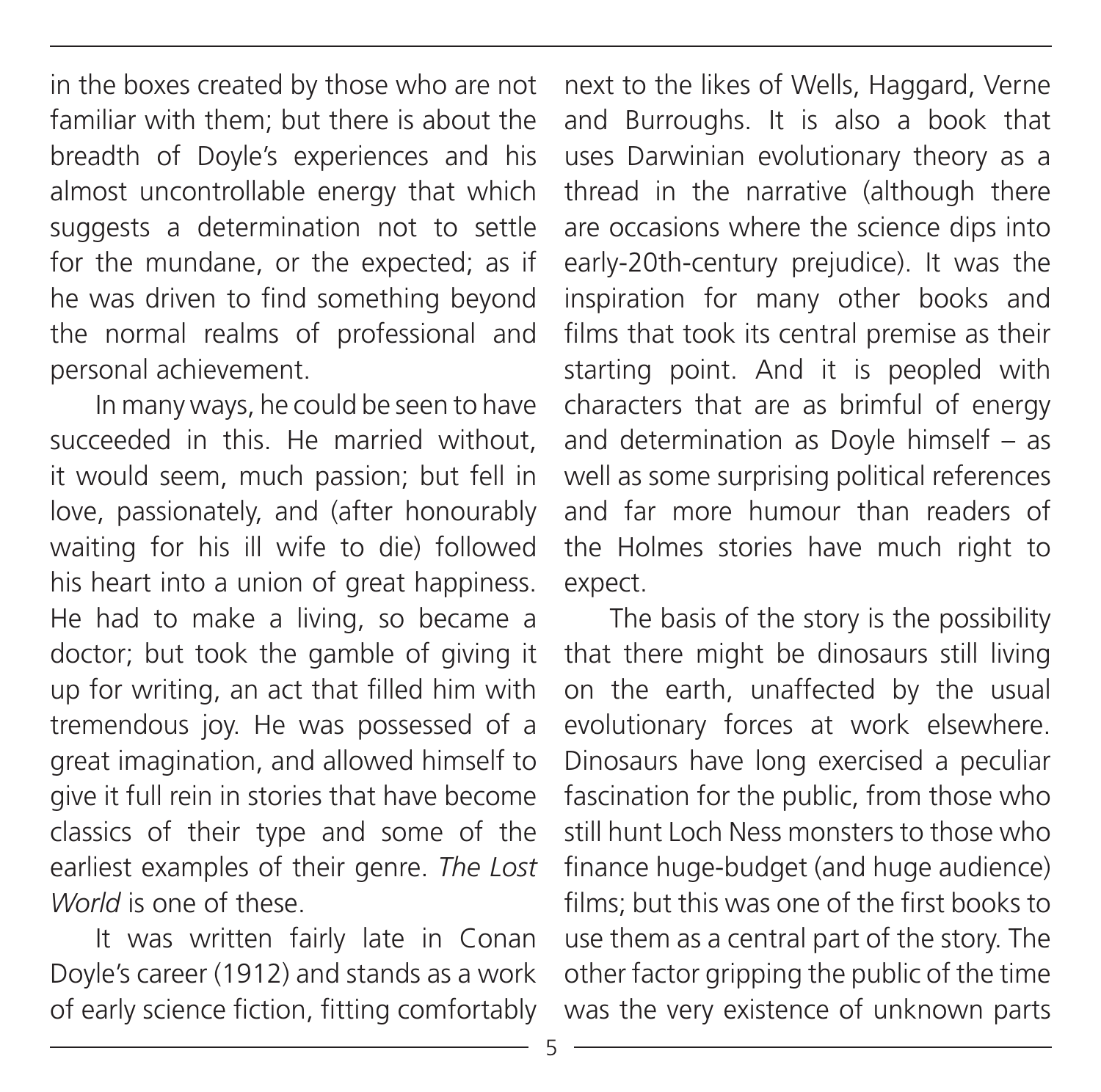of the globe and what they might contain – travellers were returning from previously unknown places (especially Africa and South America, where *The Lost World* is set) with astonishing stories. At the same time, palaeontology was becoming extremely popular – Doyle himself found some dinosaur footprints in Sussex, something that may well have inspired the book. Uniting these popular themes (and using his own scientific understanding and his many contacts in the world of science and exploration to give them credibility), Doyle then introduced his cast of characters. Firstly there is the the lovestruck journalist Edward Malone, who does what any self-respecting Edwardian would do to impress his beloved: ask to go on a life-threatening assignment. This is exactly the kind of get-up-and-go that Doyle himself possessed, and he seems to think any lack of it is indicative of a failing of moral fibre. Then there is Professor Summerlee, a rather meticulous scientist; Lord John Roxton, an adventurer; and finally the simply extraordinary Professor Challenger – vast, booming, powerful,

utterly convinced of his own rightness, and prepared to take on the establishment with his fists if need be.

All these characters are drawn with a freshness and brio that suggests Doyle was enjoying himself; but he was also making a few veiled political statements. While Challenger was (loosely) based on William Rutherford, and Summerlee on another professor with whom Doyle had studied at Edinburgh, the people who inspired Roxton and Malone were based on more contentious figures, two of whom ended up being arrested for treason during WWI, and one of whom went missing searching for a lost city in Brazil. Edmund Morel was one of the bases for Malone. Morel had campaigned against the appalling treatment of the people in the Congo, and Doyle had lectured with him on the slavery that resulted from colonial trading. But he was a pacifist (which Doyle was not), and was sentenced to six months' imprisonment after the publication of some leaflets. One of Roxton's originals was the British diplomat, Roger Casement. Again, Doyle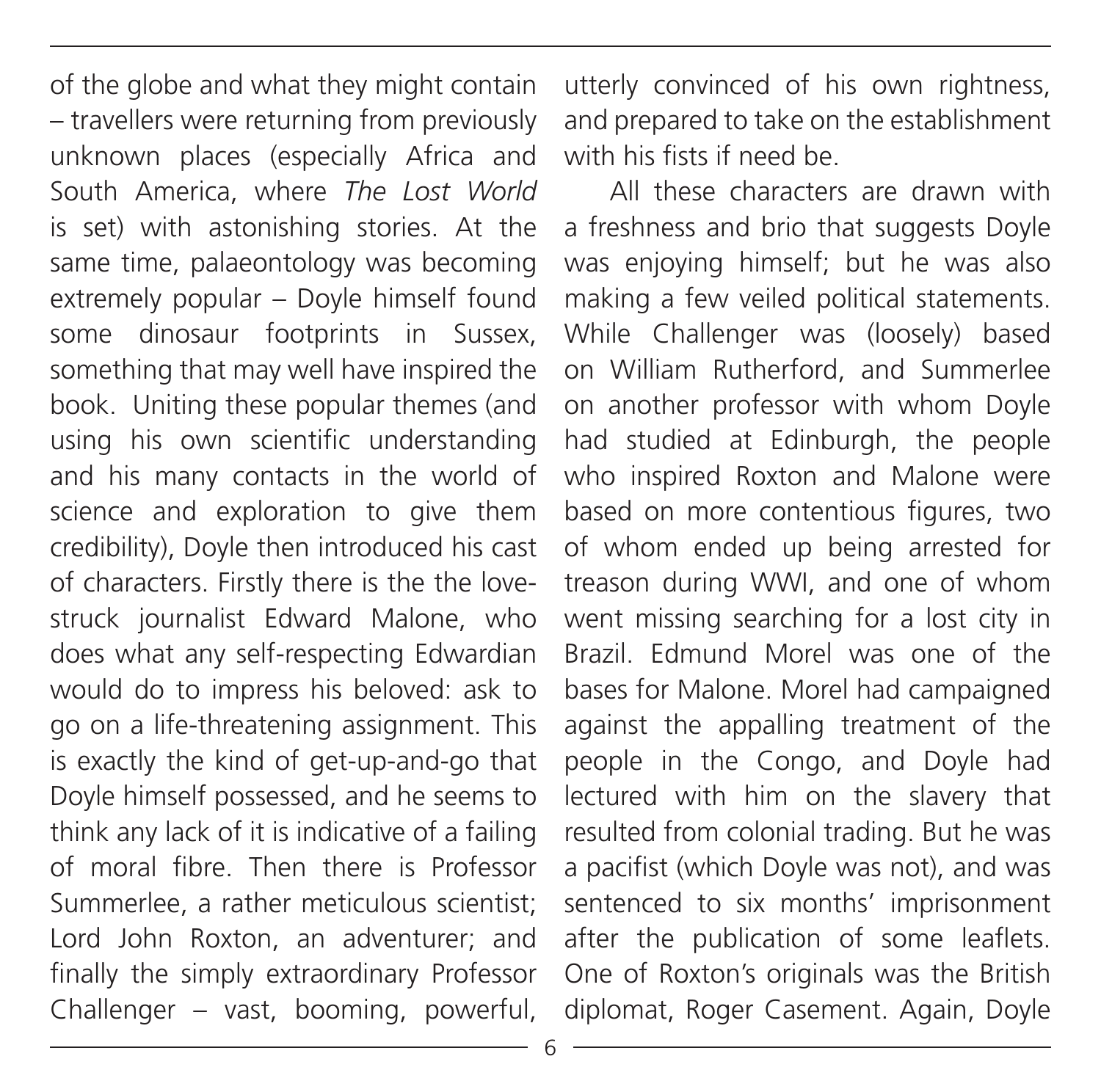approved of Casement's work against the slavery associated with rubber plantations; but Casement was also an Irish nationalist, and his attempts to get the Germans to free any Irish prisoners of war in return for German assistance to fight the British were discovered, whereupon Casement was executed. Colonel Percy Fawcett, a surveyor, archaeologist and explorer, was also an inspiration for Roxton – and he and his son both disappeared in 1925.

But the fact that such people existed and were public figures, the science underlying the Boy's Own adventure, the thrill of the unknown being discovered – all these fuelled the public passion for such adventurous imaginings. And if there was ever a man to feed a passion for adventurous imaginings, Arthur Conan Doyle was he.

#### **Notes by Roy McMillan**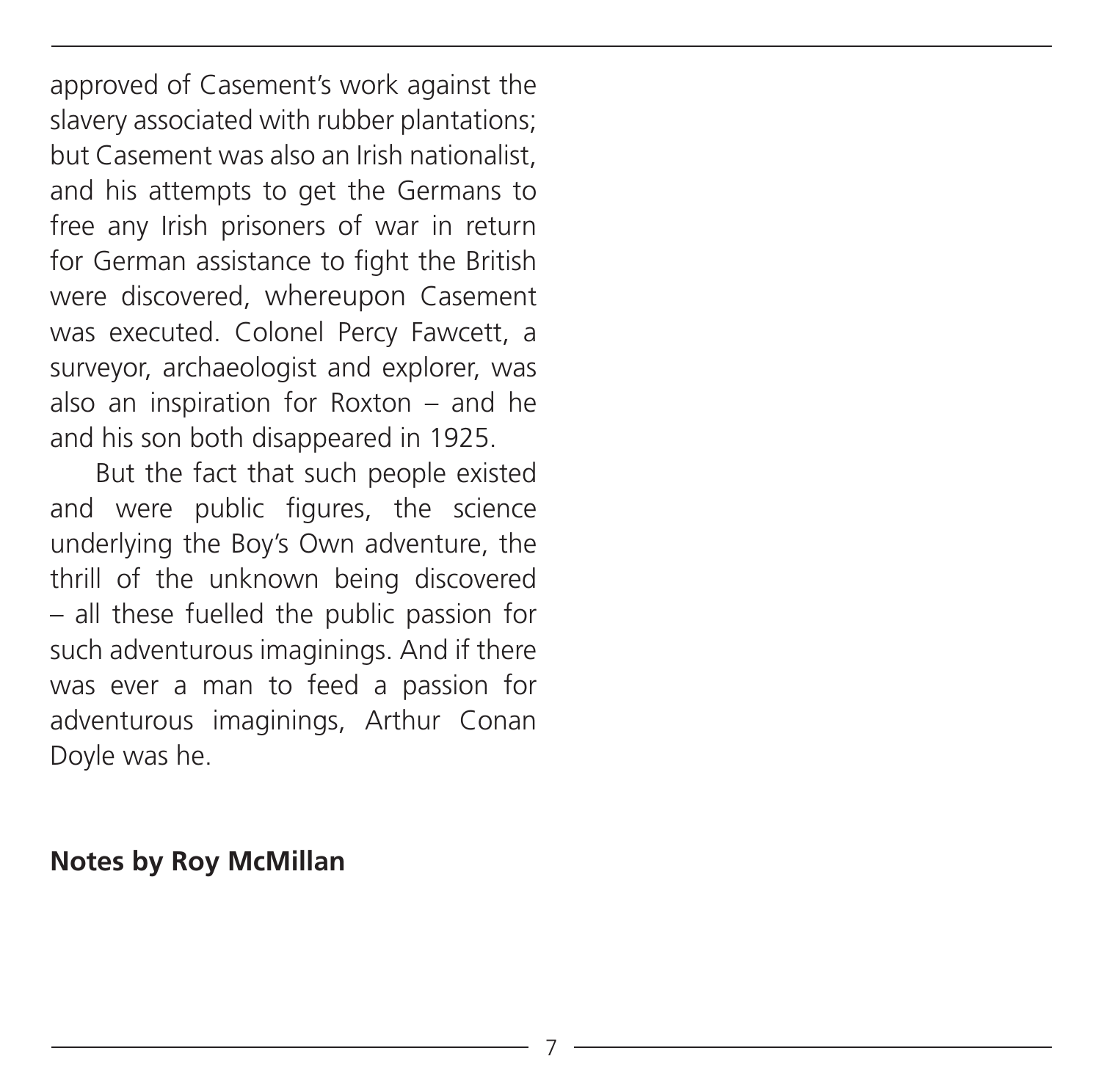#### **Credits**

Abridged and produced by Roy McMillan Recorded at Motivation Sound Studios, London Edited by Sarah Butcher

ALL RIGHTS RESERVED. UNAUTHORISED PUBLIC PERFORMANCE, BROADCASTING AND COPYING OF THESE COMPACT DISCS PROHIBITED.

Cover picture: Landscape depicting the Cretaceous period (146 to 65 million years ago); illustration from *Natural History of Mineralogy and Palaeontology* by G.H. von Schubert, 1888 (colour litho); courtesy of The Bridgeman Art Library

#### **The music on this CD is taken from the NAXOS Catalogue**

**SMETANA** MÁ VLAST **8.550931** Polish NRSO / Antoni Wit

**Music programming by Sarah Butcher**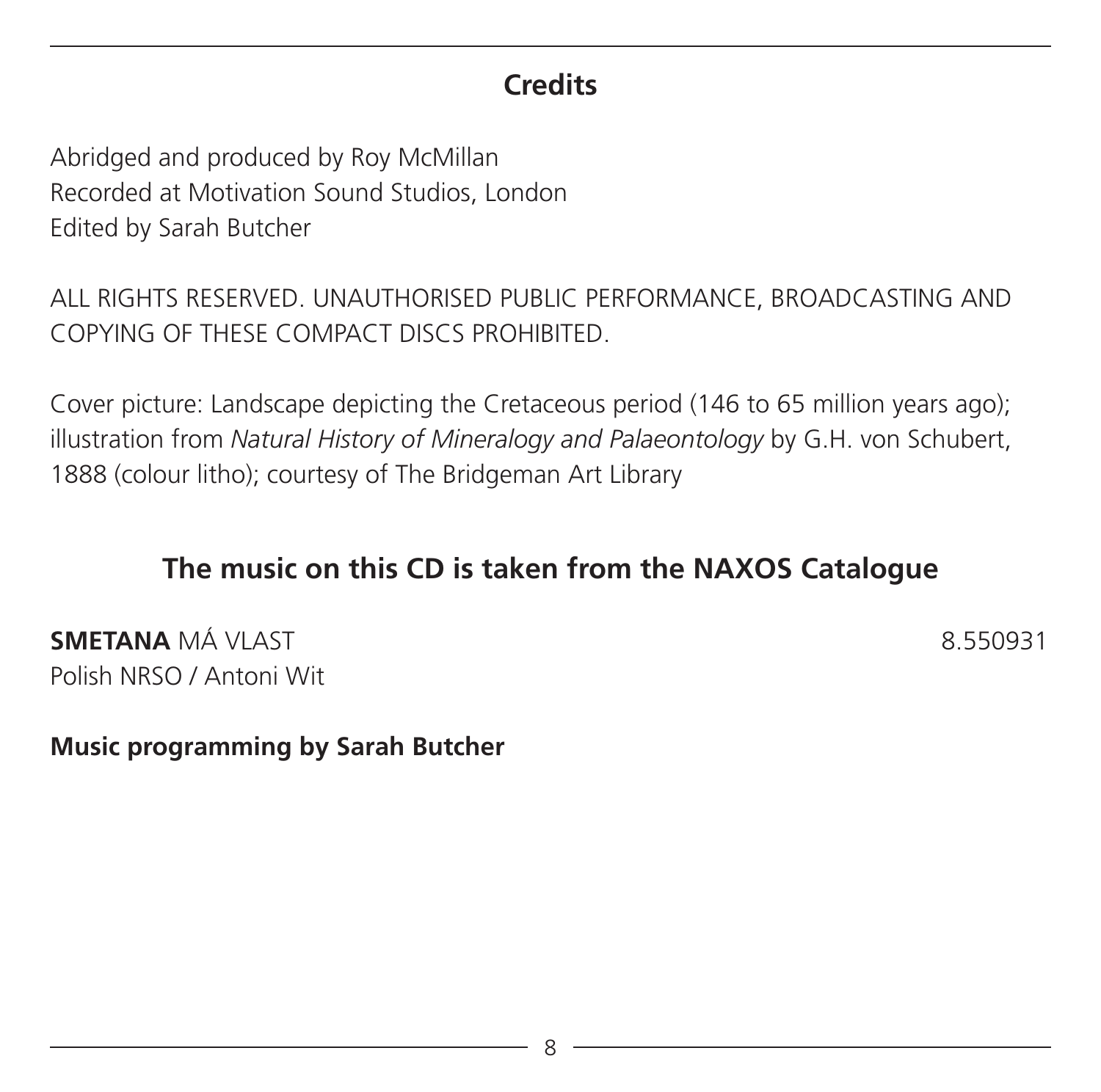### **Other works on Naxos AudioBooks**



**A Study in Scarlet** (Conan Doyle) ISBN: 9789626342497 read by David Timson



**The Adventures Of Sherlock Holmes** Unabridged (Conan Doyle) ISBN: 9789626343531 read by David Timson



**The Hound of the Baskervilles** (Conan Doyle) ISBN: 9789626343340 read by David Timson



**The Lost World** Unabridged (Conan Doyle) ISBN: 9789626348529 read by Glen McCready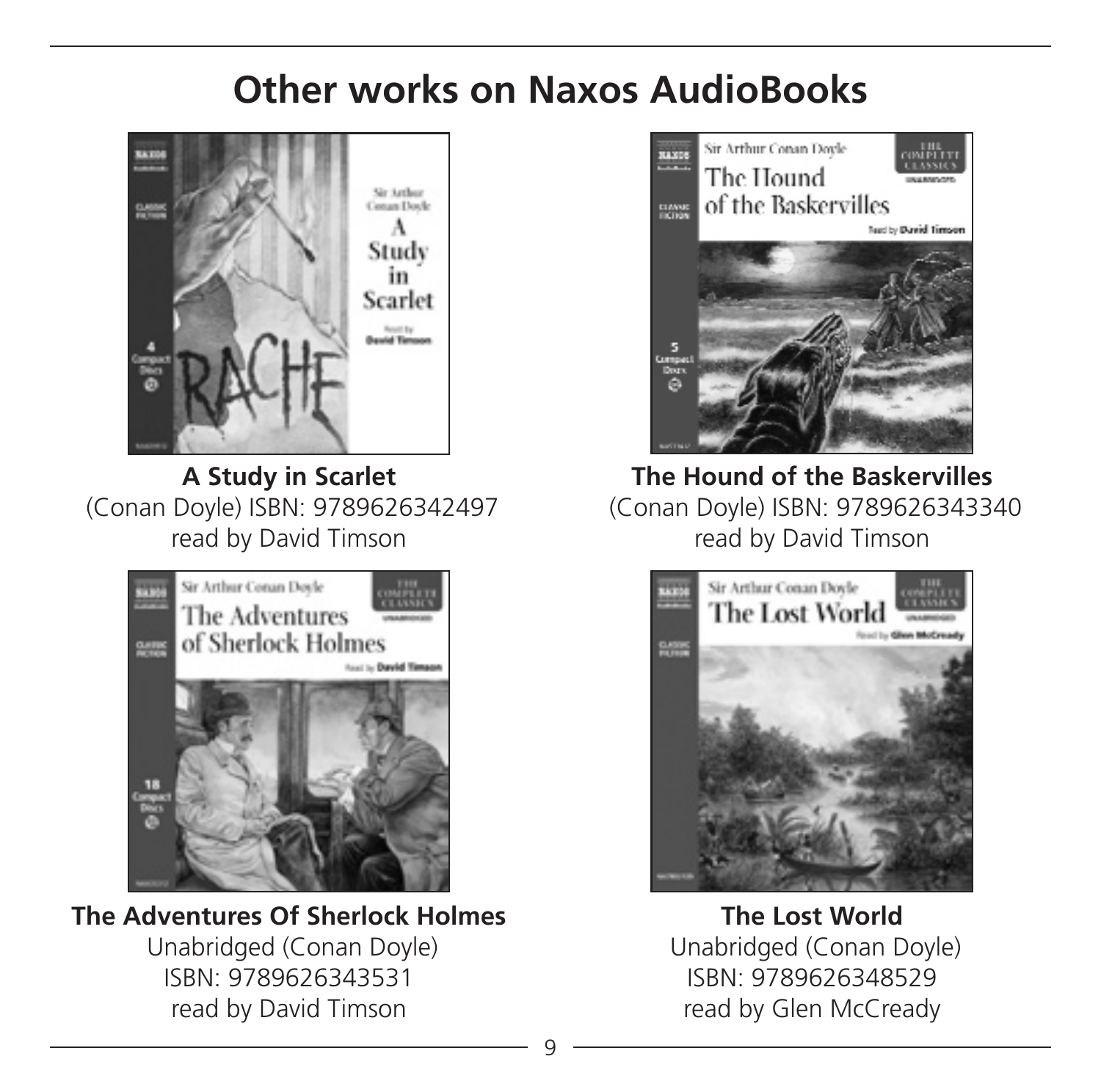### **Other works on Naxos AudioBooks**



**The Return of Sherlock Holmes** (Conan Doyle) ISBN: 9789626348628 read by David Timson



**The Reminisences of Sherlock Holmes (His Last Bow)** (Conan Doyle) ISBN: 9789626344071 read by David Timson



**The Sign of Four** (Conan Doyle) ISBN: 9789626342961 read by David Timson



**The Valley of Fear** (Conan Doyle) ISBN: 9789626344248 read by David Timson